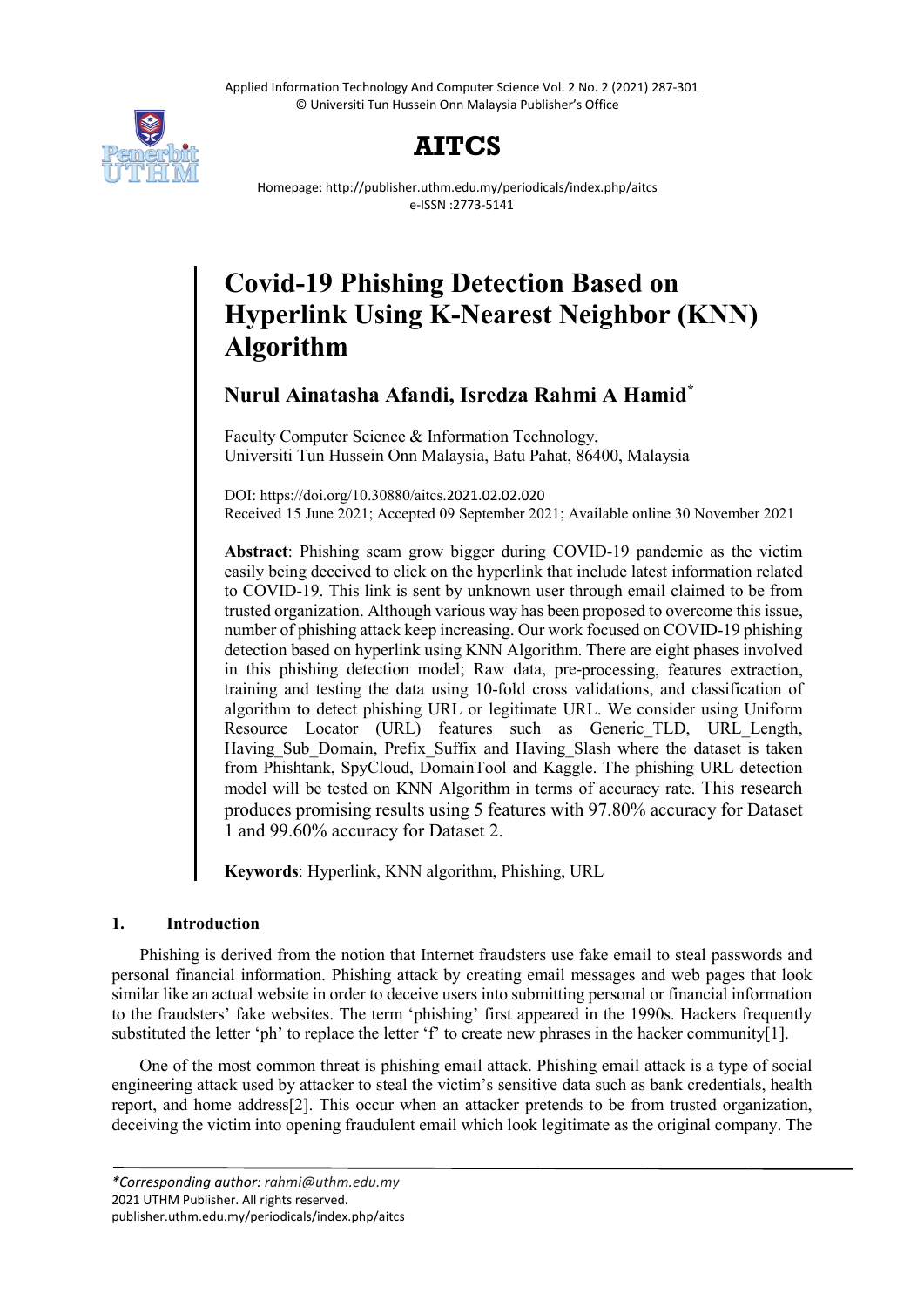cyber criminals looked at this situation as an opportunity to trick users into revealing their personal information. Normally, they disguise themselves as reliable sources or pretend to be a government organization, health ministries or public health centers.

Since the Covid-19 pandemic began, working from home has become the new normal. The phishing attack are adapting to the pandemic and maps out the trend of COVID-related phishing emails identified as donation to fake charities, malware delivery or credential. Even prior to the pandemic, credential theft and phishing are more than 67% of breaches and 22% of all data breaches in 2020 involved in phishing attacks. While people still struggled to learn the real facts about the pandemic, the unethical cybercriminal community saw this chance as their opportunity. Most users are more likely to click on a phishing link. This is because, the phishing emails used "COVID" or coronavirus" as subject lines which attract the victim to click the email.

During COVID-19 pandemic, the front-line health care workers at University of Washington Medical Centre (UWMC) relied significantly on telemedicine to support patients remotely. They noticed a significant spike in phishing emails that persuade them to download malware via dangerous links. The propagation of malware or ransomware on healthcare networks can delay the diagnosis and treatment of COVID-19 patients[3]. Phishing attacks have continued to be a serious problem since it has become more complex and continually change their ways to defeat the anti-phishing techniques. Phishing websites or emails consists of fake URLs that look similar like the popular and legal websites. The fake websites have distinct Uniform Resource Locator (URL) than the original page but similar graphical user interfaces. By checking the URLs thoroughly, the user may spot the fake website. However, phishing attacker can hide the fake URL to obfuscate the user to click the link. Therefore, existing anti-phishing techniques such as content-based and keyword approach are not able to curb phishing attacks.

To overcome this problem, we proposed Covid-19 phishing detection based on hyperlink using machine learning algorithm. The objectives of this research are as follows:

- To design a Covid-19 detection model for phishing URL.
- To detect phishing URL related to COVID-19 based on hyperlink approach using KNN Algorithm.
- To evaluate the performance of phishing URL detection model tested on KNN Algorithm based on Accuracy rate, True Positive (TP), False Positive (FP), and Precision.

The rest of the paper is organized as follows: Section 2 discussed about related work of phishing email detection. Then, Section 3 described about detection methodology which has been used in this paper. Section 4 explained about the result from the experiment and finally, Section 5 discussed about the conclusion and future work.

# **2. Related Work**

This section explains about phishing email detection, phisher, where it shows how and why phisher would like to do this attack. Phishing websites are created using new techniques which can allow them bypass most anti-phishing tool undetected. Current features do not have ability to give high accuracy since they are not common features shared between phishing and non-phishing websites. Therefore, the aim of this research is to analyze the URL of the phishing detection hat related to COVID-19. This research is using KNN algorithm to evaluate the features of the datasets. This research might also create an awareness to the employees who are currently work from home during this pandemic to work without feeling scared or unsecure or threatened when received an email.

# 2.1 Phishing

Various definitions for the term "phishing" have been proposed and discussed by experts, researchers, and other cybersecurity institution. The word "phishing" has been defined in a variety of ways based on its use and context, even though there is no definition owing to its ongoing evolution. The study [4] defines phishing as "a fraudulent activity that involves the creation of a replica of an existing web page to fool a user into submitting personal, password data or financial". This describes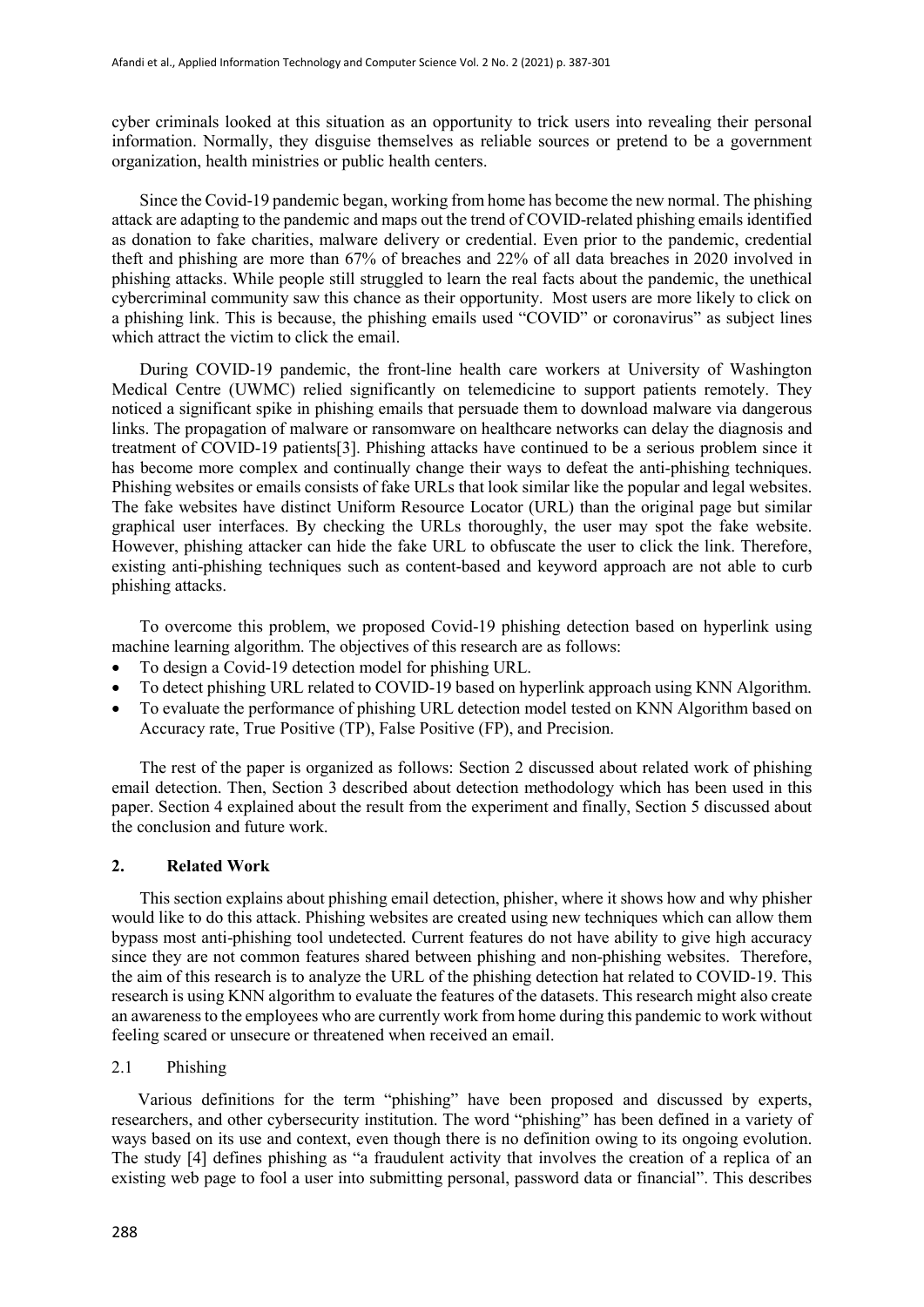phishing as an attempt to scam the user into revealing sensitive information such as bank credentials by sending malicious links to the user that leads to the fake websites. Phishing is becoming more common and sophisticated as a way of illegally compromising personal information and facilitating its misuse. Phisher is the attacker who attempts to trick people into giving information over the internet or by using email to take personal or private information which can results to monetary loss[5].

#### 2.2 Phishing Attack

Phishing attack is a cybercrime where users are fooled by the phisher to access their personal data. To stop these threats, there are numerous methods and numbers of solutions available today. For multiple browsers, several toolbars are available that aim to warn users of possible phishing pages, trying to open them further. This attack is now known as spear phishing[6]. It makes it more difficult to discriminate between genuine and spoofed addresses. Starting phishing attacks with spoofed emails does considerable damage to user authentication.

Phishing URL will typically direct the user to visit a website where they are asked to update personal information, such as username, password, bank account numbers, or credit card numbers that the legitimate organization already has. The method used by phishers is usually to make fraudulent websites, similar to genuine website by mimicking the HTML code containing the same images and text. The most common method used by phishers is by forms, for an example, the internet banking login page. The phishing attack lifecycle are Planning, Setup, Attack, Collection and Fraud.

# 2.2.1 Planning

Phishers will identify the firm or user who would be their victim. Then, they will figure out how to acquire personal information from their victim, such as passwords, account numbers, and e-mail addresses. For personal information from the victim, mass-mailing and address gathering tactics are routinely be used. Spammers use these two strategies the most.

### 2.2.2 Setup

Phishers will prepare for the assault after deciding which firm to impersonate and who their intended victims are. Phishers will build strategies for sending the phishing message and capturing the vital data during the setup phase.

#### 2.2.3 Attack

During this phase, a malicious payload is sent by one of three main dissemination vectors by spam email, fake message, or the creation of a fake website. In most cases, the phishing messages look to come from a reliable source. The victim may then take action that puts them exposed to a data breach. The user is requested for private information, either via a distant website or a Web Trojan installed locally.

# 2.3.4 Collection

When the confidential information is compromised, it is sent from a phishing server to the phisher. Phishers will keep track of every information that victims submit into webpages or popup windows.

# 2.3.5 Fraud

Finally, the phishers obtained the victim's personal information. This information is sued to mimic the victim in order to make illegal transactions. The success scam and failings are the assessed. If the phisher wants to plan another attack, they must complete this stage. They must then begin the phishing procedure all over again.

Cyber attackers use social engineering to manipulative victims into performing specific actions such as clicking on a malicious link or attachment or willfully divulging the confidential information by posing a legitimate individual or institution via phone and email[7]. Therefore, both individuals and organizations are at risk because almost any kind of their personal or organizational data can be valuable, whether it be to commit fraud or access an organization's network[8]. Besides that, phishing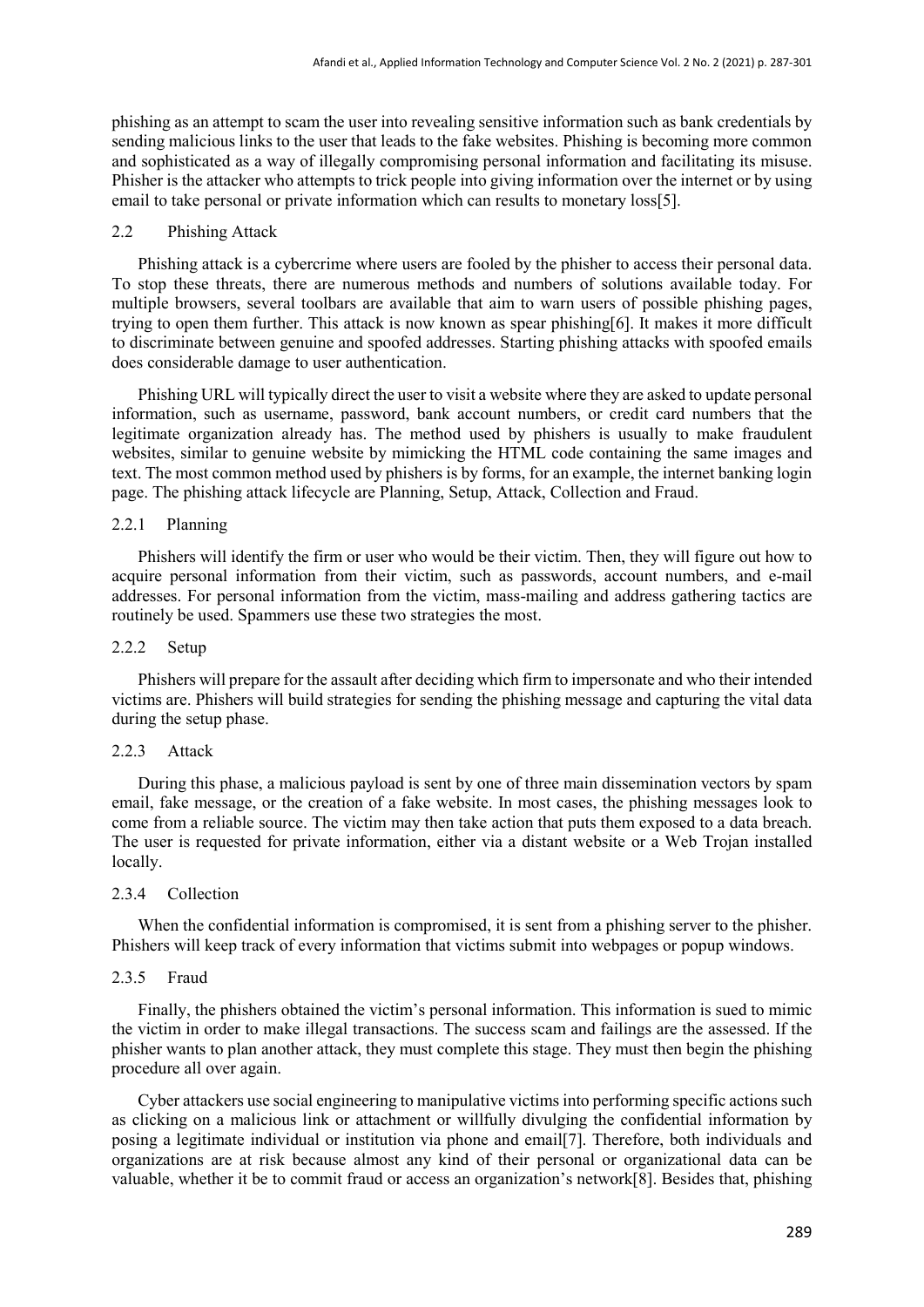scams can also target organizational data to support espionage efforts or state-backed spying on opposition groups.

2.3 Structure of Uniform Resource Locator (URL)

URL is used to identify the address of documents or other resources on the internet. URLs consists of multiple parts that include a protocol and a domain name. It tells a browser about how and from where to retrieve a resource. URL structure is the anatomy of how a particular URL looks like. Its either starts with HTTP or HTTPS (Hypertext Transfer Protocol Secure) which shows the secured versions of websites[9]. The structure of URL is as shown in Figure 1.



**Figure 1: Structure of URL**

Table 1 is the description of URL structure. URL consists of four parts which are protocol, subdomain, domain name and top-level domain.

| Parts            | Description                                                              |
|------------------|--------------------------------------------------------------------------|
| Protocol         | Protocol determines how data is transferred between the host and a web   |
|                  | browser. HTTP and HTTPS are two of the most common protocols in          |
|                  | URL. The protocol is located before the subdomain and is followed by a   |
|                  | colon and two forward slashes.                                           |
| Subdomain        | Part of a domain that comes before the main domain name and domain       |
|                  | extension. It is used to logically separate a website into sections.     |
| Domain name      | Domain name is the text that a user types into a browser to reach to a   |
|                  | particular website. It typically broken up into two or three parts, each |
|                  | separated by a dot.                                                      |
| Top Level Domain | A final component of a domain name. TLD often serves as a clue to the    |
|                  | purpose, ownership, or nationally of a website.                          |

#### **Table 1: URL Structure**

URL-based phishing attacks are mainly performed by embedding sensitive words or characters in a link that mimic similar but misspelling words, contain special characters for redirecting, use shortened URLs, use sensitive keywords which seem reliable and add a malicious file in the link and so on.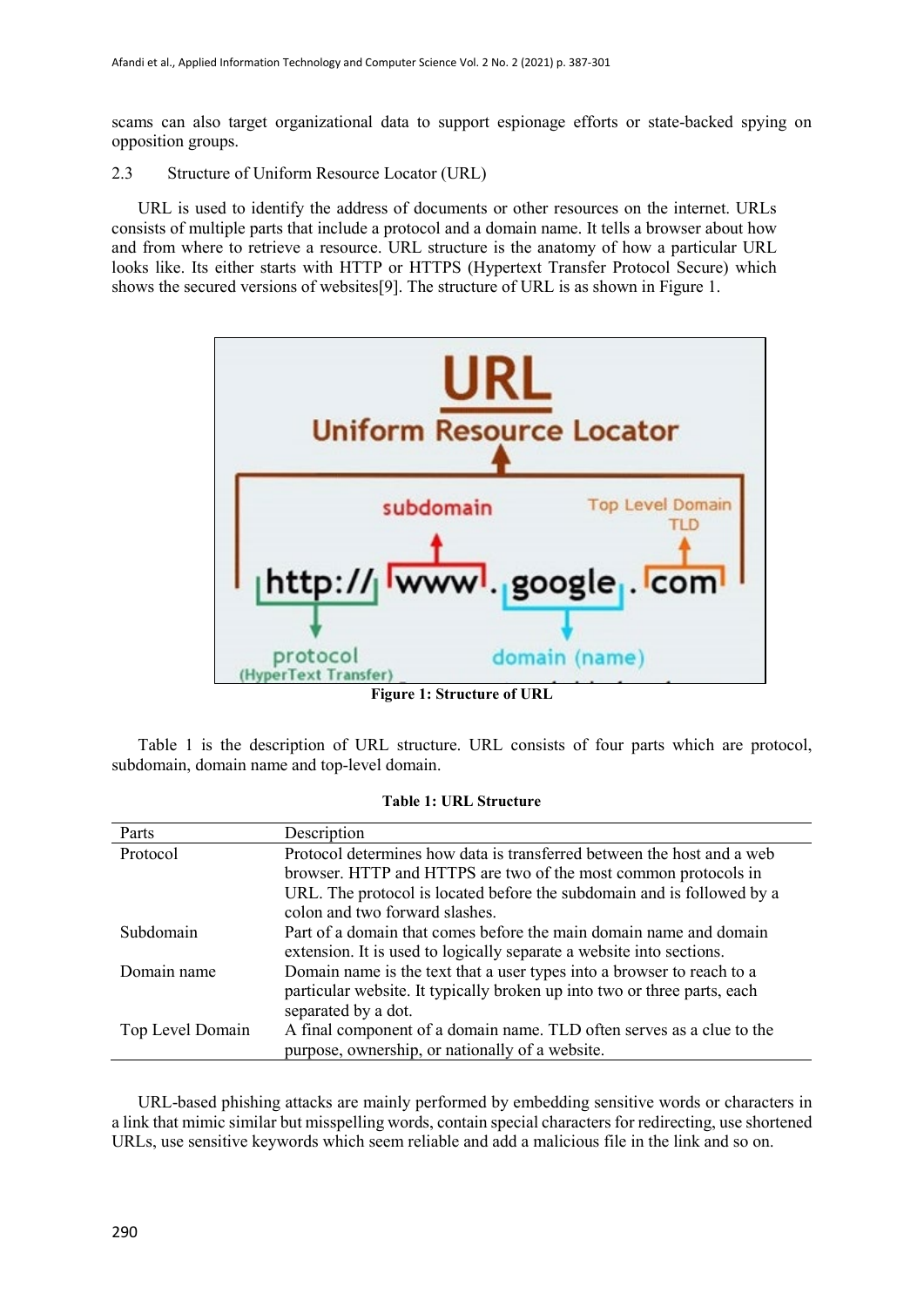# 2.4 Phishing Detection Technique

Current research detects phishing email using various techniques such as image based, hyperlink based, content based, and keyword based. Each technique has its own advantages and disadvantage as explained in Table 2.

| Technique              | Advantage                          | Disadvantage                                |
|------------------------|------------------------------------|---------------------------------------------|
| <b>Image Based</b>     | Can quickly detect such            | Quite complex than other techniques which   |
|                        | embedded objects present in        | need to be developed to make the solution   |
|                        | phishing webpage.                  | viable.                                     |
| <b>Hyperlink Based</b> | Real-time execution                | Use location specific data                  |
| <b>Content Based</b>   | It is easy to evaluate and easy to | High probability of false and failed alarm. |
|                        | manage                             |                                             |
| <b>Keyword Based</b>   | Easy to download, manage, and      | Creates false alarm rate and the update is  |
|                        | update                             | insignificant.                              |

#### **Table 2: Phishing detection technique**

This work used the hyperlink based as a phishing detection technique because by analyzing the knowledge accessible on phishing URL and considering confidence as an indicator, the features like the top-level domain in the URL and Covid-19 keyword within the path portion of the URL were found to be sensible indicators for phishing URL.

# 2.5 Phishing Detection Approach

Work by [10] focused on detecting malicious URLs of COVID-19 pandemic using machine learning technique. They proposed a framework to detect malicious domain names that contain COVID related keywords. To achieve their aims, they trained and tested their model using 7849 datasets from WhoisDS and DomanTools with a 94.22% accuracy rate. The model offers a promising solution to minimizing COVID related phishing and malware attacks by detecting malicious domain names, early in the attack lifecycle. This is due to its ability to detect malicious URLs with a high accuracy using only the domain name and minimal number of features.

Work by [11] used machine learning based phishing detection from URLs. It is a real-time antiphishing system, which use seven different classification algorithms and natural language processing (NLP) based features. They used dataset from PhishTank for phishing URL samples. For legitimate URL, they used the YandexXML dataset. To measure the system performance, they construct a new dataset which is Ebbu Phishing Dataset. This dataset consists of 36400 legitimate URLS and 37175 phishing URLs. According to the experimental and comparative results from the implemented classification algorithms, Random Forest algorithm with NLP based features gives the best performance with the 97.98% accuracy rate for detection of phishing URLs.

Orestis Christou et al. [12] developed a machine learning model to detect fraudulent URLs and used the Splunk platform. It detects phishing URL through the top-level domain. They trained the Support Vector Machine (SVM) and Random Forests algorithms using malicious and benign datasets. The datasets are from Alexa and Phishtank with 3400 data entries where 1700 legitimate URLs and 1700 phishing URLs. They evaluated the algorithms performance with precision and recall reaching up to 85% precision and 87% recall in the case of Random Forest while SVM achieved up to 90% precision and 88% recall using only descriptive features. The comparison between previous works is as Table 3 below.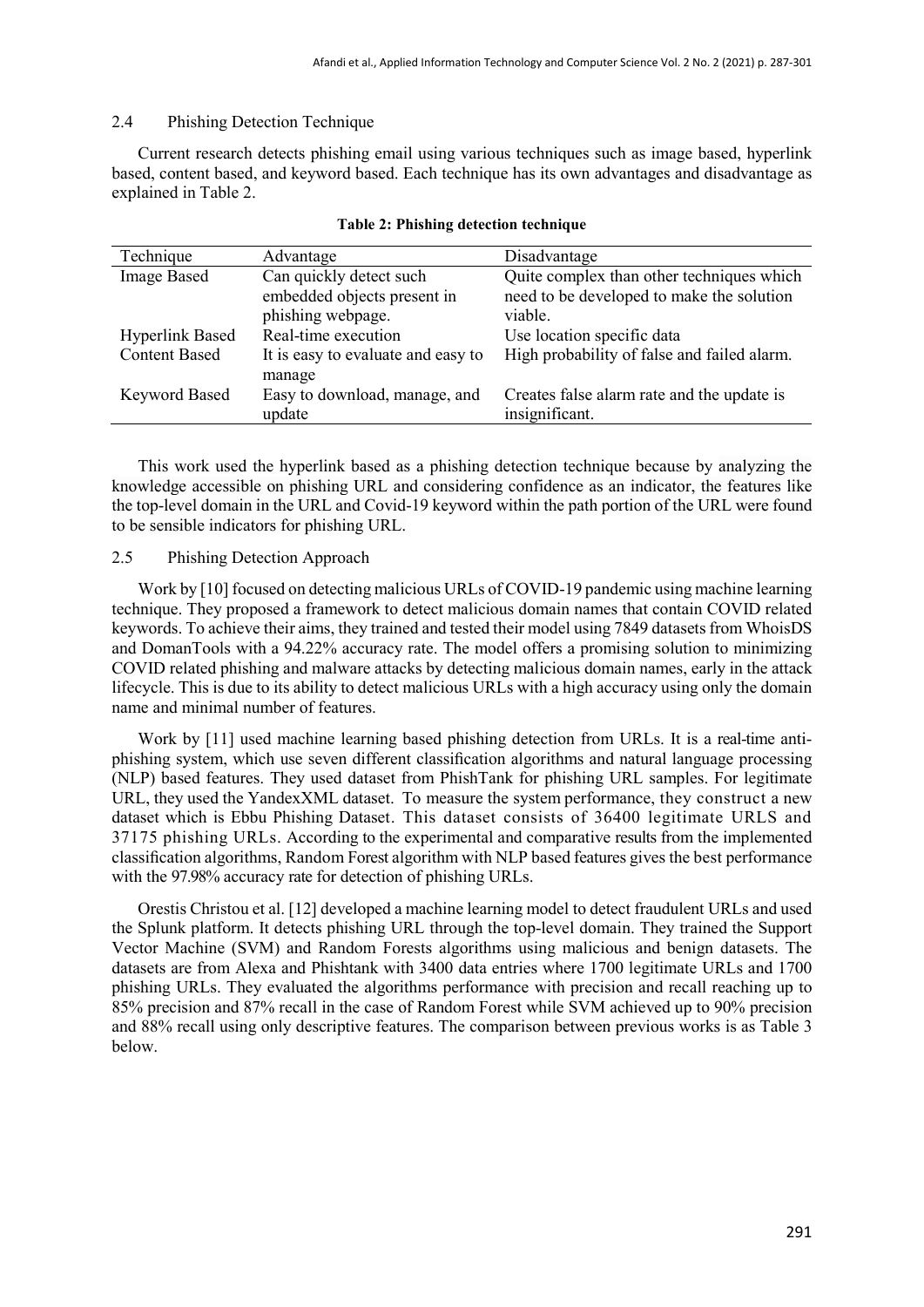| Work                     | Dataset                  | Feature                                                                             | Algorithm                                                                         | Sample (URL)                                  | Accuracy |
|--------------------------|--------------------------|-------------------------------------------------------------------------------------|-----------------------------------------------------------------------------------|-----------------------------------------------|----------|
|                          |                          | Approach                                                                            |                                                                                   |                                               | Result   |
| Jamil et. al<br>[10]     | WhoisDS,<br>Domain Tools | <b>Lexical Features</b>                                                             | SVM, KNN,<br>Naïve Bayes,<br>Regression,<br>AdaBoostM1                            | Legitimate -<br>1573,<br>Phishing -<br>6321   | 94.22%   |
| Ozgur et. al<br>[11]     | Phishtank,<br>YandexXML  | Natural<br>Language<br>Processing<br>(NLP) based<br>features and<br>Hybrid features | Naïve Bayes,<br>Random Forest,<br>KNN, Adaboost,<br>K-star, SMO,<br>Decision Tree | Legitimate -<br>36400,<br>Phishing -<br>37175 | 97.98%   |
| Orestis et.<br>al $[12]$ | Alexa,<br>Phishtank      | Hybrid features                                                                     | Bayes Net                                                                         | Legitimate -<br>1700,<br>Phishing -<br>1700   | 96%      |

#### **Table 3: Existing works on phishing detection approach**

Our work differs than the previous research in Table 3 in such a way that we focused based on hyperlink detection where we study the phishing URL structure. Phishers have used several ways to fool victims into believing the link is legitimate. Therefore, it is very important to recognize the pattern of phishing URL so that we did not become the victim. Our work consider to use two datasets collected from SpyCloud[13] and PhishTank[14] with 500 data consist of 250 phishing URL from SpyCloud and 250 legitimate URL from Phishtank. We use KNN algorithm tested in WEKA tool to evaluate performance of the proposed hyperlink-based features. The KNN algorithm will evaluate the performance in terms of accuracy rate, true positive, false positive, and precision.

# 2.6 Machine Learning Algorithm

Machine learning is primarily a field of artificial intelligence that has gained considerable interest in the digital arena as a core component of digitalization solutions. A computer program is assigned to perform such tasks in machine learning, and it is said that the machine has benefited from its training if its measurable success increases in these tasks as it gains more and more experience in performing these tasks. Machine learning is applied in wide variety of field such as robotics, data mining, traffic prediction, online transportation network, medical diagnosis, and online fraud prediction.

The performance of detection approaches can be enhanced during the learning phase of a classifier (whether the classifier human or software). In the case of end-users, their classification ability can be enhanced by improving their knowledge of phishing attacks by learning individually through their online experience, or by external training programs. In the case of software classifiers, this can be achieved during the learning phase of a Machine Learning-based classifier, or the enhancement of detection rules in a rule-based system.

#### 2.6.1 K-Nearest Neighbor (KNN) Algorithm

KNN can be used for classification as the output is a class membership. The object is classified by a majority vote of its neighbors, with the object being assigned to the class most common among its K nearest neighbors. The research of [15] states that KNN algorithm is an extensively used classification algorithm owing to its simplicity, ease of implementation and effectiveness as it has large memory requirements as well as high complexity. Work by Jamil et. al [10] detected malicious URLs of COVID-19 pandemic using machine learning technique. One of the machines learning selected was KNN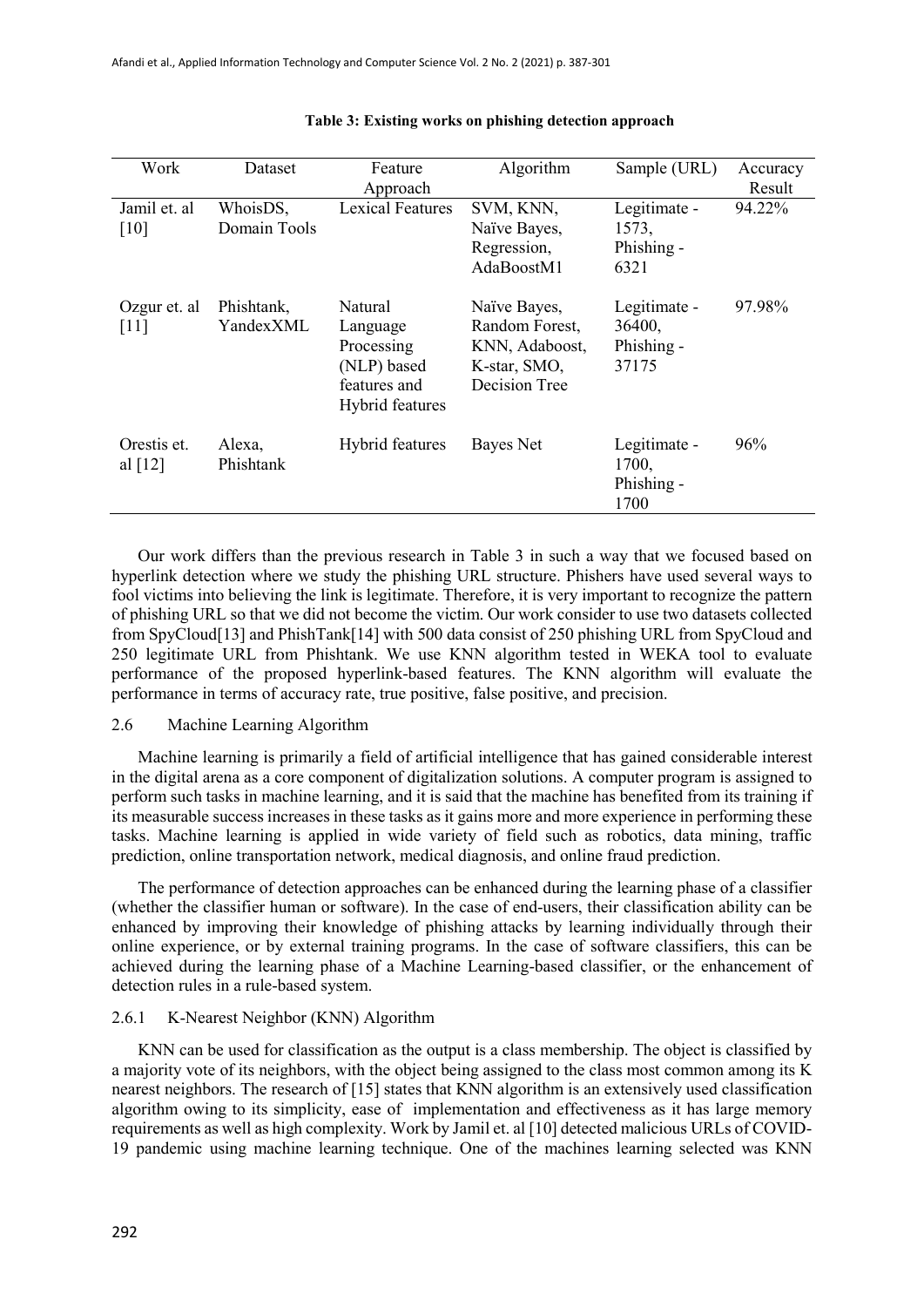algorithm. They used lexical based features and achieved the best accuracy rate of 94.22% using KNN algorithm which shows the highest accuracy rate compared to another machine learning algorithm.

# **3. Covid-19 Phishing URL Detection Model**

This section discusses the Covid-19 phishing detection model based on hyperlink using machine learning algorithm. There are eight phases involved in this phishing detection model; Raw data, preprocessing, features extraction, training the data, testing the data using 10-fold cross validations, and classification of algorithm to detect phishing URL or legitimate URL as shown in Figure 2. We used Waikato Environment for Knowledge Analysis (WEKA) tool to analyze the performance of hyperlink features selected in term of Accuracy rate, True Positive (TP), False Positive (FP), and Precision[16].



### 3.1 Raw Data

We consider using two datasets collected from SpyCloud[13] and PhishTank[14] for Dataset 1, and DominTools[17] and Kaggle[18] for Dataset 2. We constructed two datasets where each dataset has 500 data consist of 250 phishing URL and 250 legitimate URL respectively as shown in Table 4.

| Dataset Phishing | Legitimate | Total |  |
|------------------|------------|-------|--|
| Spycloud         | PhishTank  | 500   |  |
| DomainTools      | Kaggle     | 500   |  |

### **Table 4: Dataset summary**

### 3.2 Preprocessing Data

Pre-processing data is the process of transforming raw data into understandable format. In preprocessing procedure, we generate components of a feature by analyzing the dataset. The information gain (IG) values of the extracted features are calculated. In this step, the most informative features are selected using classification algorithms. After locating COVID-19 related domains names, all inbound URLs must be structured for feature collection. Malicious connections containing characters that are not usable at the time of registration of the domain name are then taken away. In preprocessing data, we used Microsoft Excel Spreadsheet to export the data and make sure the data is already clean before later analysis in the feature extraction process.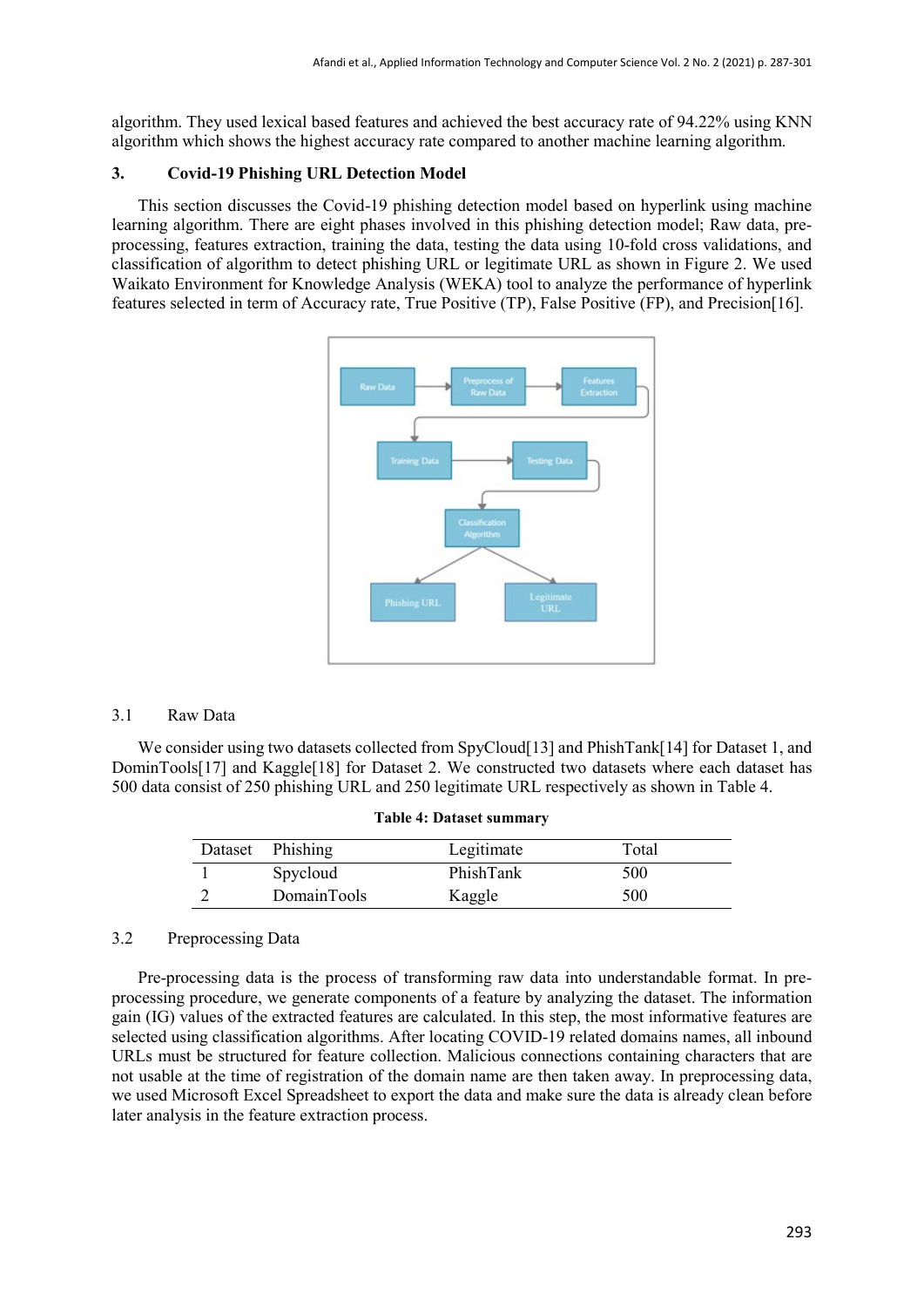# 3.3 Feature Extraction

Work by [10] used lexical based features such as host length, hyphens, and numeric characters. While Ozgur et. al [11] used hybrid features which is similar with our work. We used combination of previous work features which are 5 hyperlink-based features that are Generic\_TLD[12], URL Length[11], Having Sub Domain[10], and Prefix Suffix[19]. We come out with new feature which is having slash in URL as shown in Table 5.

| Features                | Descriptions                                                 |
|-------------------------|--------------------------------------------------------------|
| Length of URL           | Length of the domain name string                             |
| GenericTop-Level Domain | Domains at the highest level of the domain name system (DNS) |
| Having Sub Domain       | The increased number of dots in URL.                         |
| Prefix Suffix           | The URL contains many dashes symbol.                         |
| Having Slash            | The URL contains many slashes.                               |

|  | <b>Table 5: Phishing URL features</b> |  |  |
|--|---------------------------------------|--|--|
|--|---------------------------------------|--|--|

### 3.4 Training and Testing Data

Training and testing the dataset is important process to perform the suitable data that might help in the end of the research. Testing the dataset will also be using WEKA to choose the most suitable features. In this phase, we used 10-Fold Cross Validation. This method is called rotation estimation or out-of-sample testing for assessing how the results of a statistical analysis will generalize to an independent dataset. This technique will divide the dataset into 10 parts which are called "folds" to hold out each part in turn and average the results. So, each data point in the dataset is used once for testing and 9 times for training. This statistical method used to estimate the skill of machine learning models. Cross-validation goals are to overcome the problem of overfitting and making the predictions more general.

### 3.5 Classification Algorithm

Classification algorithm is used to classify each data in a dataset into a group of predefined categories. Our work used K-Nearest neighbor (KNN) Classification Algorithm to evaluate the performance of hyperlink features selected for both datasets. We evaluate the hyperlink feature for both dataset performance pertaining Accuracy rate, True Positive (TP), False Positive (FP), and Precision. We run the experiment using WEKA tool. We use KNN algorithm because it uses feature similarity to estimate the value of new datapoints which means that the new data point will be assigned a value based on how the data matches the points in the training set. KNN algorithm was proposed by Cover and Hart [20] where it was frequently used to classify new data as it is the simplest algorithm among the others. We used KNN algorithm because it is a simple algorithm, easy to understand and very powerful. Moreover, KNN algorithm can handle classification problems, and can naturally handle multiclassification problems.

KNN algorithm uses standard Euclidean distance to measure the difference or similarity between training and test instance. KNN considers the most common class of k-nearest neighbors to estimate the class of test instance. The standard Euclidean distance  $d(x_i,x_j)$  is defined in equation as follows:

$$
Euclidean = \sqrt{\sum_{i=1}^{k} (x_i - y_i)^2}
$$
 Eq. 1

Where, k is number of nearest neighbors while  $x_i$  represent Variable of vector x and  $y_i$  is variable of vector y.

# 3.6 Performance Metric

In order to measure the effectiveness of the proposed Covid-19 phishing detection model, we consider using these performance metrics: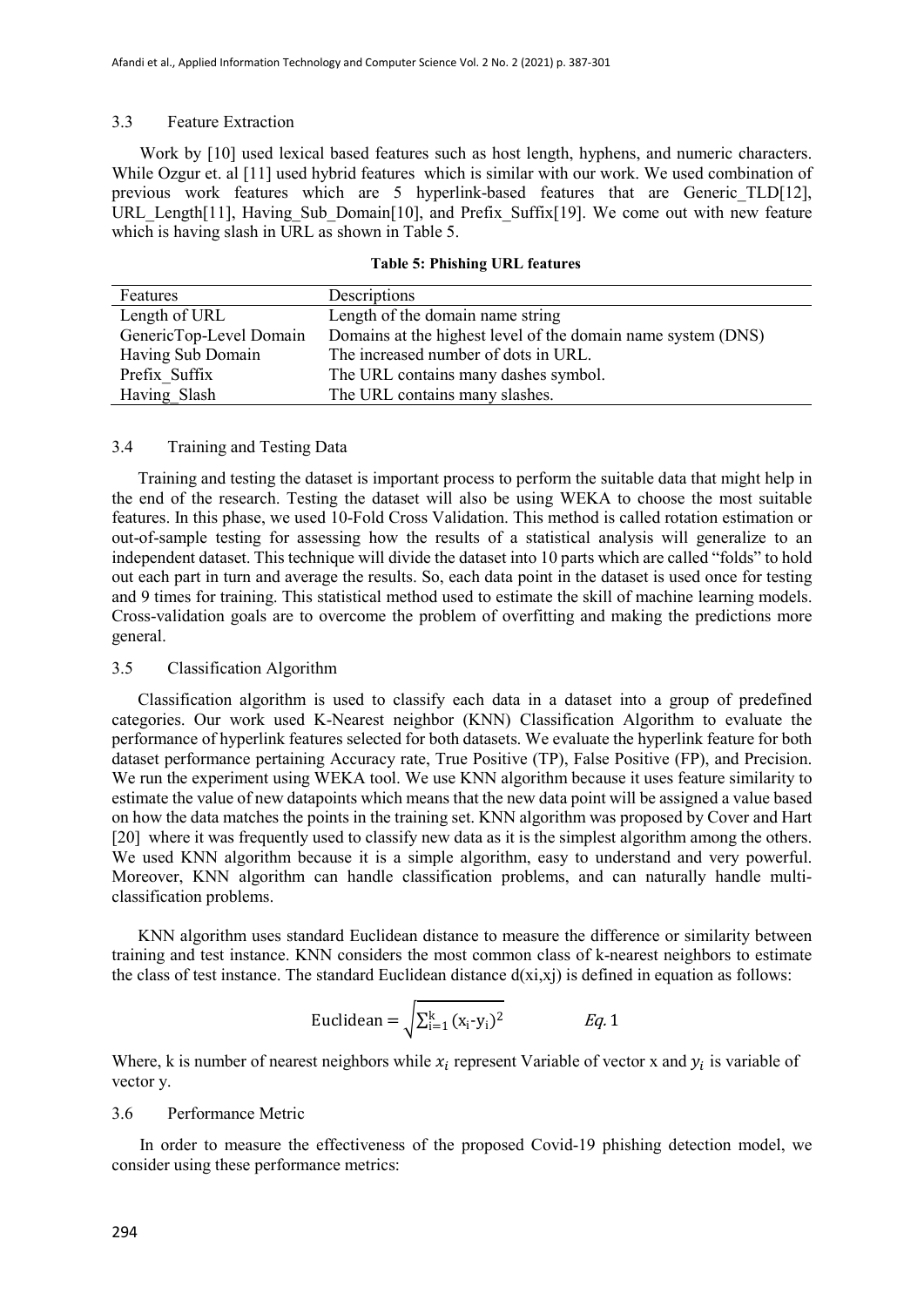a. Accuracy: The number of phishing URL correctly predicted by the algorithm.

$$
Accuracy = \frac{TP + TN}{TP + TN + FN + FF} \qquad Eq. 2
$$

b. True Positive (TP): The number of phishing URL correctly labelled as phishing. True Positive= $\frac{TP}{TP+FP}$  Eq. 3

c. False Positives (FP): The number of legitimate URL incorrectly labelled as phishing. False Positive  $=\frac{FP}{TN+FN}$  Eq. 4

d. Precision: Fraction of correctness.

Precision =  $\frac{TP}{TP+FP}$  x 100% Eq. 5

### 3.7 Software and Hardware Requirement

Table 6 shows the hardware requirement to conduct the experiment. We used Waikato Environment for Knowledge Analysis (WEKA) as a data mining software which use a collection of machine learning algorithms. These algorithms can be applied directly to the data or called from the Java code. WEKA is a collection of tools for Regression, Association, Clustering, Data pre-processing, Visualization and Classification as shown in Figure 3.

|  | <b>Table 6: Hardware Requirement</b> |
|--|--------------------------------------|
|  |                                      |

| Hardware          |                      | Description                                              |
|-------------------|----------------------|----------------------------------------------------------|
| Swift $SF314-55G$ | Processor            | Intel® Core <sup>TM</sup> i5-8265U CPU @ 1.60GHz 1.80GHz |
|                   | Windows Edition      | Windows 10 Home Single Language                          |
|                   | System Type          | 64-bit operating system, x64 based processor             |
|                   | <b>Installed RAM</b> | 8.00 <sub>GB</sub>                                       |



**Figure 3: WEKA's application interfaces**

#### **4. Performance Analysis**

This section describes the collection of malicious and legitimate data and our proposed experimental setup using KNN Algorithm. There are two datasets collected from four sources: Spycloud, Phishtank, Domaintools, and Kaggle.

# 4.1 Experimental Setup

We conduct the experiment using 2 datasets from four sources as shown in Table 7. Dataset 1 consists of 500 data which are 250 phishing URL and 250 legitimate URL. The phishing URL is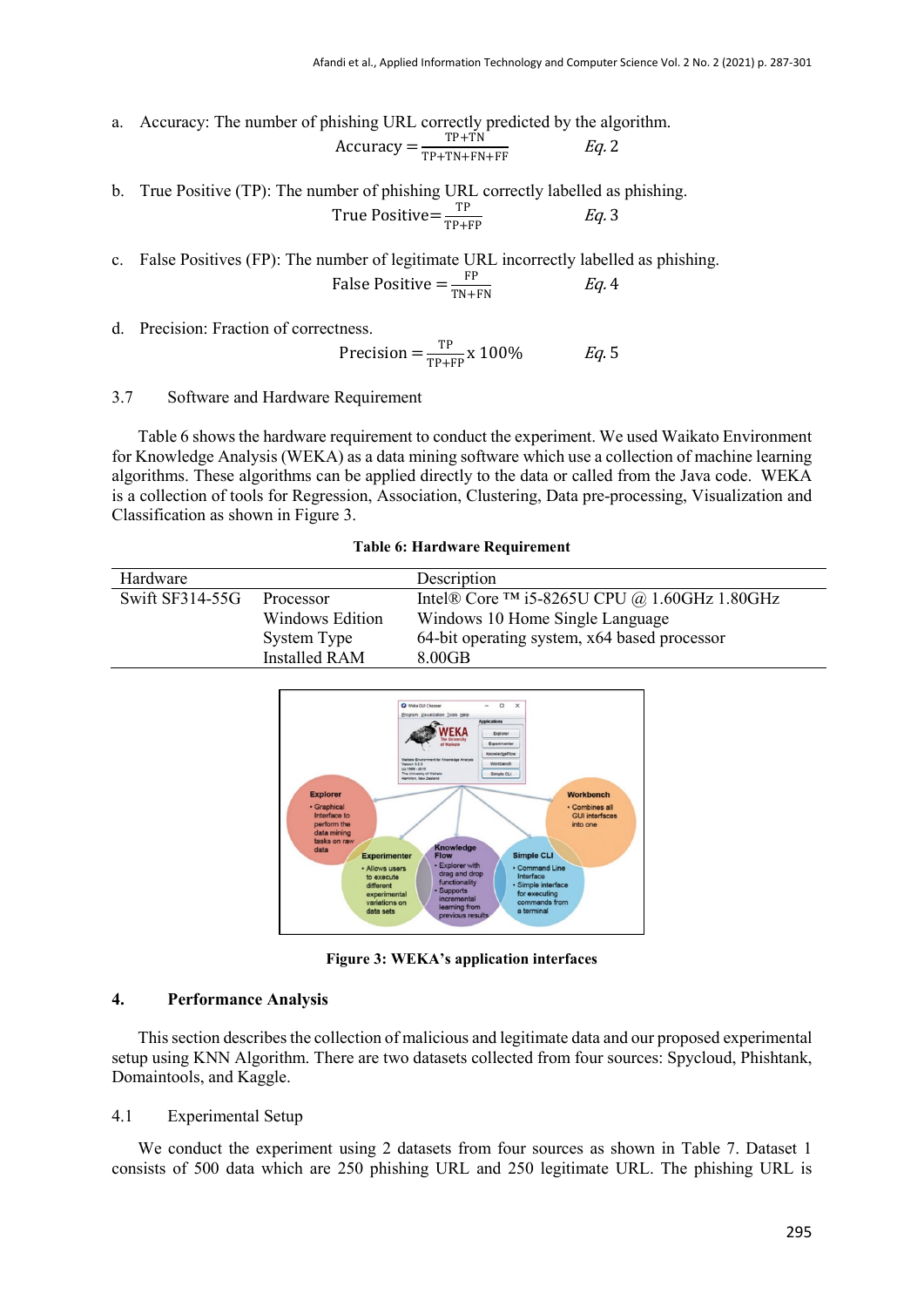extracted from SpyCloud[13] while the legitimate URL is collected from Phishtank[14]. Dataset 2 consists of 500 data which divided into two parts which are 250 phishing URL and 250 legitimate URL. The phishing URL is collected from DomainTools[21] where the legitimate URL is extracted from Kaggle<sup>[18]</sup>. A list of legitimate domain names which are publicly available was extracted from Phishtank and Kaggle. Then, each dataset was filtered for coronavirus related keywords such as "Covid19", "coronavirus", "cov-19", "covidtest", "koronavirus", and "corona". Finally, we have 1000 URL for both datasets. Any domain names that do not consists of those coronavirus related keywords in the URL was assumed to be legitimate.

| Dataset   | Phishing        |     | Legitimate    |     | Total |
|-----------|-----------------|-----|---------------|-----|-------|
| Dataset 1 | SpyCloud        | 250 | PhishTank 250 |     | 500   |
| Dataset 2 | DomainTools 250 |     | Kaggle        | 250 | 500   |

**Table 7: Source of datasets**

### 4.2 Hyperlink Features

We extracted five Uniform Resource Locator (URL) features such as Generic Top-Level Domain (TLD), URL Length, Having Sub Domain, Prefix Suffix and Having Slash. Then, we constructed 2 datasets consists of both legitimate and phishing URLs. The dataset in URL form is saved in comma separated values (csv) file.

# 4.2.1 Generic Top-Level Domain (TLD)

The URL is processed to split the domain name, path, and TLD portions separately. Phishing occurred on domain names in 182 TLDs [22]. The generic TLDs are used by and are popular with registrants across the world. The highest scoring TLDs from the systematic registration of domain names by phishers are ".ly" for Libya , ".mn" for Mongolia , and ".hk" for Hong Kong. Therefore, in this experiment, URL that have this top three domain names in TLDs are considered as phishing.

*if* URL have TLDs such as ".ly", ".mn", and ".hk" → Phishing URL, *else*, Legitimate URL.

# 4.2.2 URL Length

URL is a structured text string that web users used to identify a network resource on the internet. The network protocol, host name, and path are parts of the URL string. The URL length was examined for both legitimate and phishing URL on Dataset 1 and Dataset 2. Phishing URL is found to be greater than 25 characters where legitimate URLs is less than 25 characters. Therefore, the binary data represent URL length. If the character is more than 25 characters, we consider the URL as phishing and set value 1 or else the value is 0 to indicate that the URL is legitimate.

*if* URL length > 25 Characters → Phishing URL, *else*, Legitimate URL.

# 4.2.3 Having Sub Domain

Domain name include the country-code top-level domains (ccTLD). Given the following hyperlink: [https://www.myhermes.co.uk/.](https://www.myhermes.co.uk/) The ccTLD is "uk". The "co" is shorthand for "company", the combination of "co.uk" is called second-level domain (SLD). To produce a rule for extracting this feature, we firstly have to omit the (www.) from the URL which is in fact a sub domain in itself. Then we must remove the (ccTLD) if it exists. Lastly, we count the remaining dots. If the number of dots is greater than two, then the URL is classified as phishing and we set value 1 since it will have multiple sub domains. Otherwise, if the URL has no sub domains, we will assign it as legitimate URL to the feature and set value 0.

*if* dots in Sub Domain Part > 2 → Phishing URL, *else*, Legitimate URL.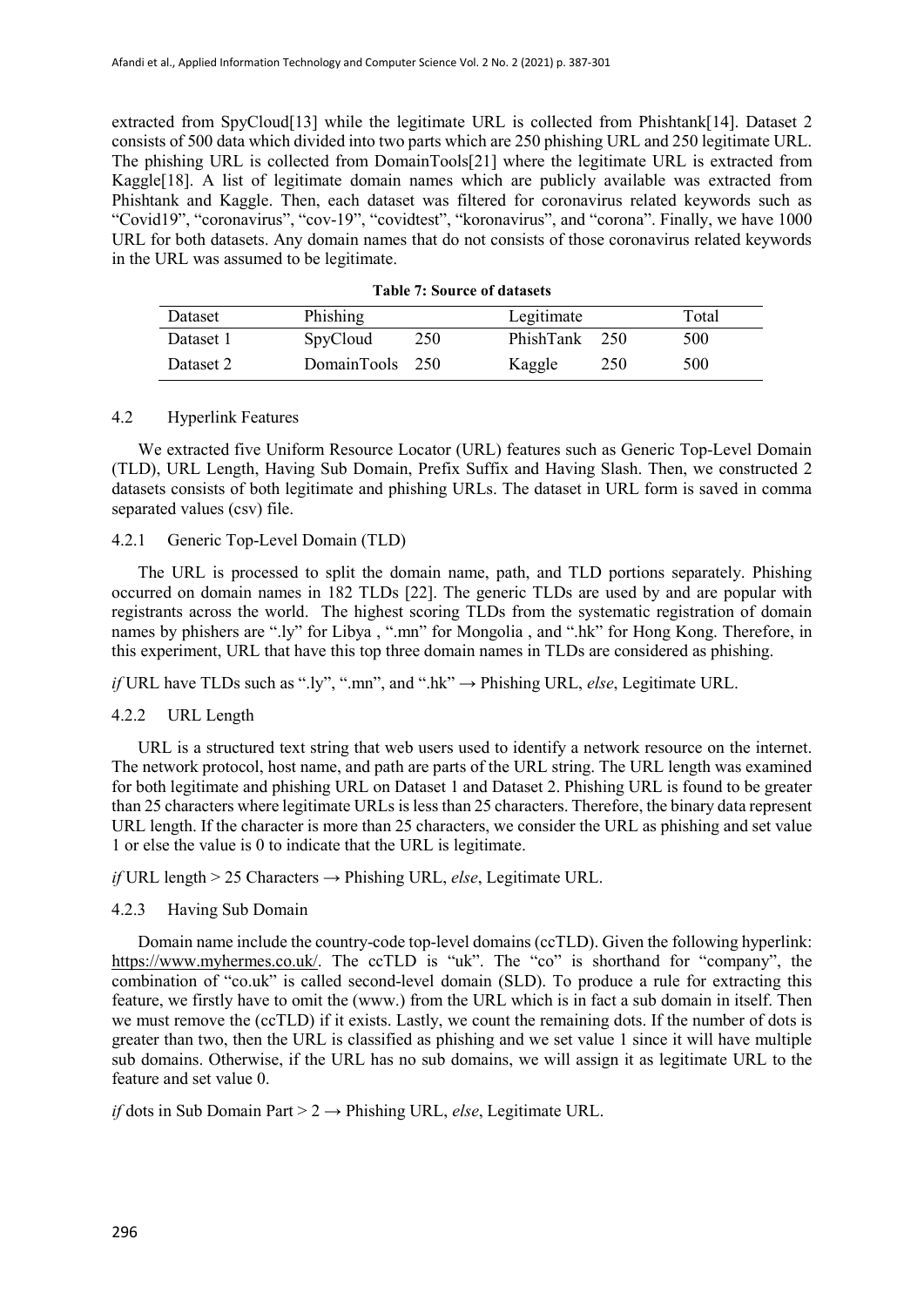# 4.2.4 Prefix Suffix

The dash symbol is rarely used in legitimate URLs. Phishers tend to add prefixes or suffixes separated by dash (-) to the domain name so that the victim think that they are dealing with legitimate webpage. We set value 1 if domain name contains dash (-) symbol to classify as phishing URL, otherwise 0.

*if* Prefix Suffix == "-"→ Phishing URL, *else,* Legitimate URL.

# 4.2.5 Having Slash

Phishers attempt to deceive users by making a doubtful URL appear real. The insertion of slashes to URLs is a scamming tactic by phishers. Therefore, we proposed new feature that is the number of slash (/) in URLs to identify either the legitimate or phishing URL. If the number of slash (/) is greater than or equal to three, we set as phishing URL, otherwise legitimate URL.

*if* Having Slash  $> = 3 \rightarrow$  Phishing URL, *else*, Legitimate URL.

# 4.3 Constructing Feature Matrix

In this section, we construct the feature matrix of 5 features  $F_i$ ,  $i = 1, \ldots, 5$ , i for all phishing and legitimate datasets. Note that all features are in binary value. The Ri value for each feature is summarized in Table 8.

| Features       | Description              | Value          |
|----------------|--------------------------|----------------|
| F <sub>1</sub> | Generic Top-Level Domain | $R1 = \{0,1\}$ |
| F <sub>2</sub> | URL Length               | $R1 = \{0,1\}$ |
| F <sub>2</sub> | Having Sub Domain        | $R1 = \{0,1\}$ |
| F <sub>4</sub> | Prefix Suffix            | $R1 = \{0,1\}$ |
|                | Having Slash             | $R1 = \{0,1\}$ |

**Table 8: Features Summarized**

Let  $E = \{e_1, e_2, \dots, e_{|E|}\}$  and  $F = \{f_1, f_2, \dots, f_{|F|}\}$  denotes all the URL and feature vector space respectively. So, | E | is a total URL and | F | refer to size of feature vector. Let aik a be the value of *k*th feature of *i*th URL. Therefore, the presentation of each URL is  $A_i = \{a_{i1}, a_{i2}, ..., a_{i\{e\}}\}$ , and each URL is  $A = \{a_{ik}\}\$  where  $i = 1,2,...,|F|$  and  $k = 1,2,...,|E|$ . Where each URL consists of A={Generic TLD, URL\_Length, Having\_Sub\_Domain, Prefix\_Suffix, Having\_Slash}. Then, all datasets are converted to arff format to run in the WEKA and tested using KNN Algorithm.

### 4.4 Result and Discussion

We compare our results with existing work In Table 9. Jamil et. al [10] used 5 features based on URL and achieved 94.22% accuracy rate. Ozgur et. al [11] tested on two different types of features which are 40 NLP features and 1701 word-features. Their results show the best when more features used to classify phishing which is 97.98% accuracy rate. Orestis et. al [12] proposed hybrid features with 18 features. They successfully determine 96% accuracy rate. Our work used 5 features on two datasets and successfully achieved 97.80% for Dataset 1 and 99.60% accuracy rate of Dataset 2 tested using KNN algorithm.

| Work                   | Dataset                  | Feature Approach        | Algorithm                                              | Sample (URL)                          | Accuracy<br>Result |
|------------------------|--------------------------|-------------------------|--------------------------------------------------------|---------------------------------------|--------------------|
| Jamil et.<br>al $[10]$ | WhoisDS,<br>Domain Tools | Via Lexical<br>Features | SVM, KNN,<br>Naïve Bayes,<br>Regression,<br>AdaBoostM1 | Legitimate -1573,<br>Phishing $-6321$ | 94.22%             |

#### **Table 9: Comparison results with existing work**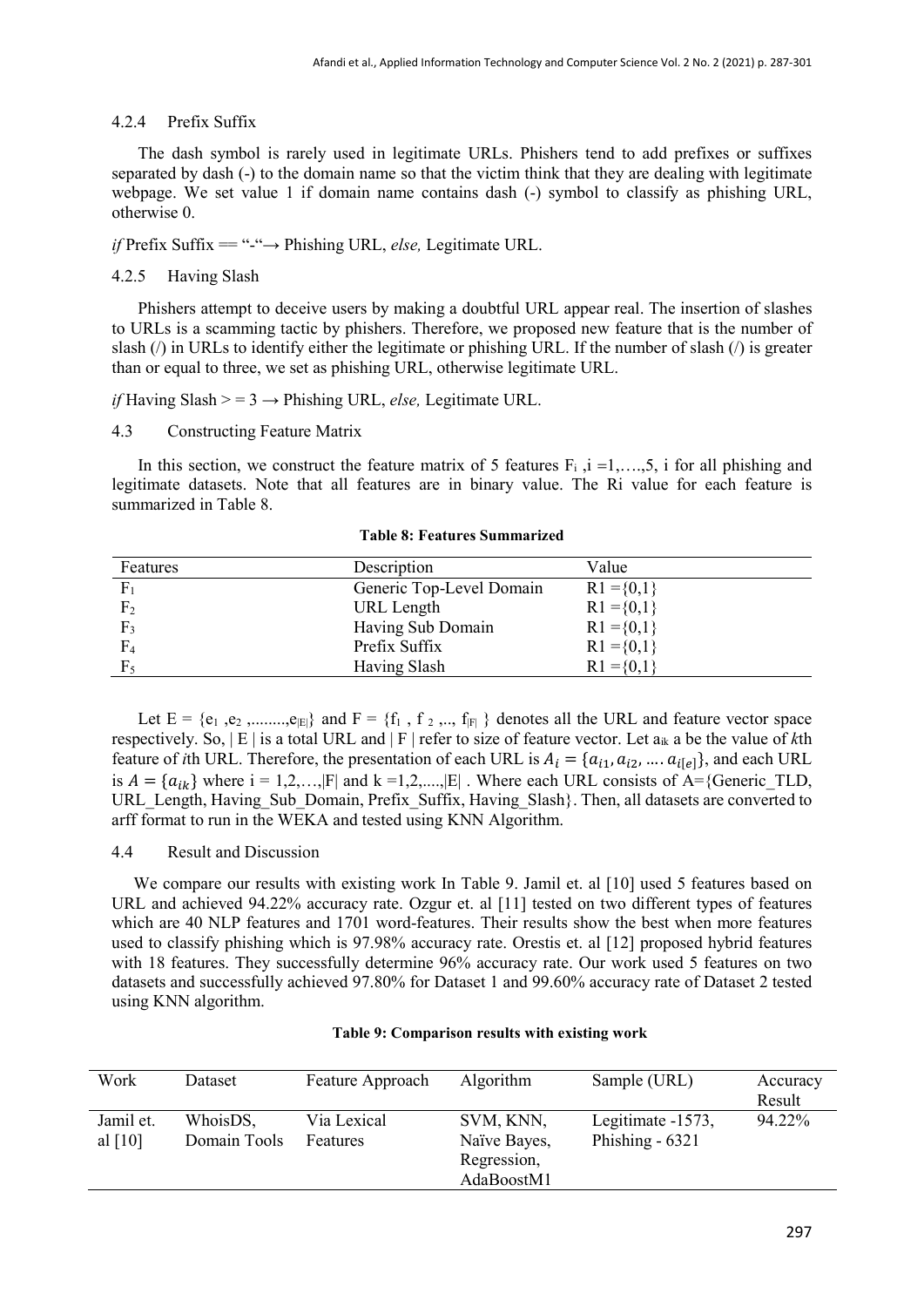| Work                     | Dataset                                 | Feature Approach                                                               | Algorithm                                       | Sample (URL)                              | Accuracy<br>Result |
|--------------------------|-----------------------------------------|--------------------------------------------------------------------------------|-------------------------------------------------|-------------------------------------------|--------------------|
| Ozgur et.<br>al $[11]$   | Phishtank,<br>YandexXML                 | Natural Language<br>Processing (NLP)<br>based features and<br>Hybrid features. | Naïve Bayes,<br>Random Forest,<br>KNN, Adaboost | Legitimate - 36400,<br>Phishing - $37175$ | 97.98%             |
| Orestis<br>et. al $[12]$ | Alexa,<br>Phishtank                     | Hybrid features                                                                | Bayes Net                                       | Legitimate - 1700,<br>Phishing - 1700     | 96%                |
| Our<br>Approach          | SpyCloud,<br>Phishtank,<br>DomainTools, | Hyperlink based<br>feature                                                     | <b>KNN</b>                                      | Legitimate - 500,<br>Phishing - 500       | D1:<br>97.80%      |
|                          | Kaggle                                  |                                                                                |                                                 |                                           | $D2$ :<br>99.60%   |

#### **Table 9: (Cont…)**

# 4.5 Accuracy Result

Figure 4 shows the accuracy result of Dataset 1 and Dataset 2 tested using KNN Algorithm. Dataset 1 is extracted from SpyCloud and Phishtank while Dataset 2 consists of URL from DomainTools and Kaggle. Accuracy result for Dataset 1 and Dataset 2 is 97.80% and 99.6% respectively. This shows that Dataset 2 detect phishing URL more accurate compared to Dataset 1when tested using KNN Algorithm. The hyperlink features selected show promising result when tested on both datasets.



**Figure 4: Accuracy result for Dataset 1 and Dataset 2**

# 4.6 True Positive (TP)

Figure 5 shows the TP rate for Dataset 1 and Dataset 2. Datasets 1 achieved 99% result of TP rate of legitimate URLs and 93% TP rate of phishing URL. Besides, Dataset 2 shows exactly 100% TP rate of legitimate URL and 98% TP rate of phishing URL.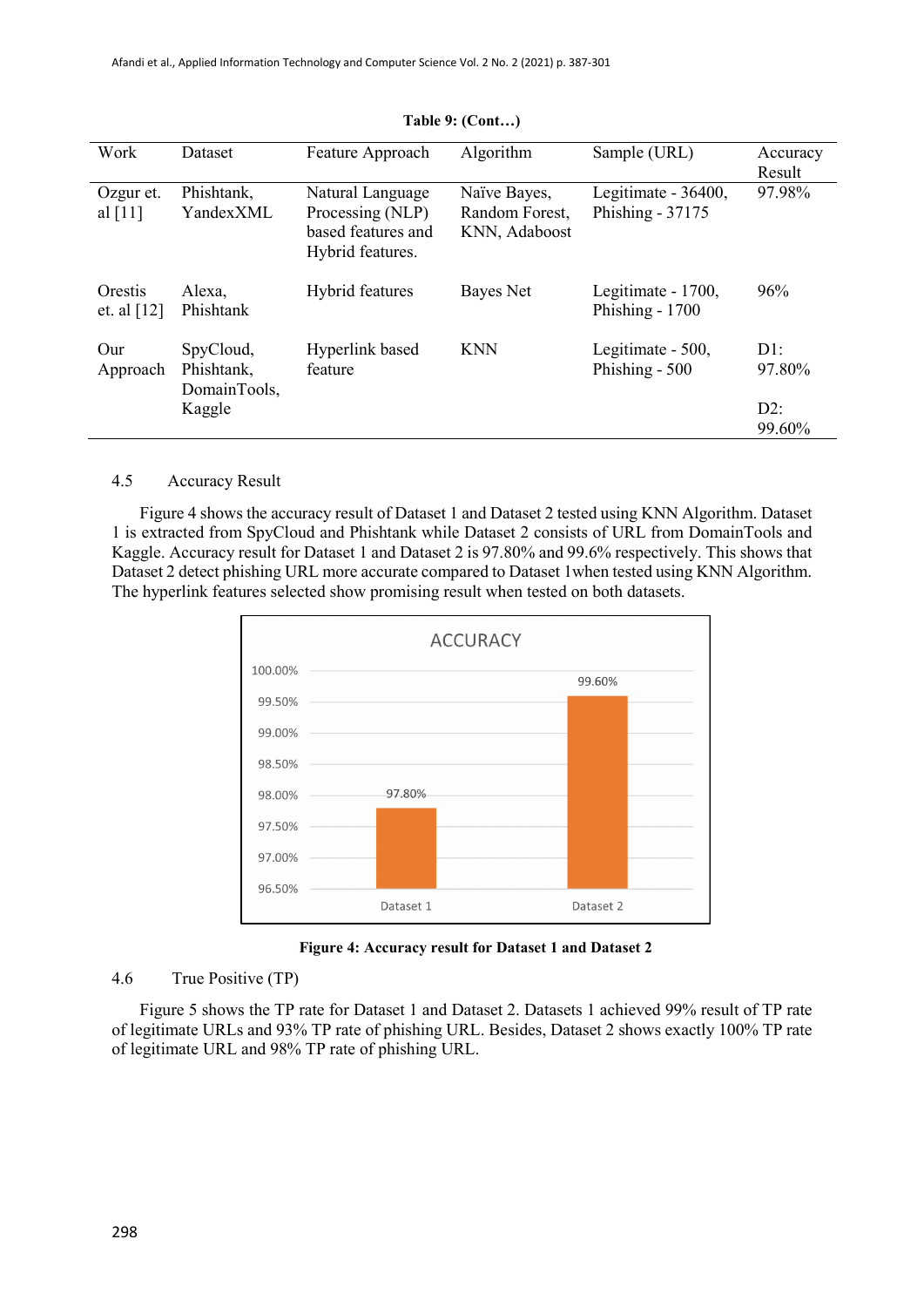

**Figure 5: True Positive Rate for Dataset 1 and Dataset 2**

# 4.7 False Positive (FP)

Figure 6 shows FP rate for Dataset 1 and Dataset 2. Datasets 1 achieved of 6.4% FP rate of legitimate URLs and 0.8% FP rate of phishing URL. While Dataset 2 shows 1.7% FP rate of legitimate URL and 0.01% FP rate of phishing URL. FP rate shows that the truth is phishing URL, but the test predicts as legitimate URL. This shows that Dataset 2 better detection as compared to Dataset 1 because it has lowest FP rate.



**Figure 6: False Positive Rate for Dataset 1 and Dataset 2**

#### 4.8 Precision

Precision is the proportion of relevant results in the list of all returned search results. It can also be seen as a measure of "exactness". Figure 7 shows precision of Dataset 1 and Dataset 2. Dataset 1 obtained 97% precision rate of legitimate URL and phishing URL respectively whereas Dataset 2 obtained 99% precision rate of legitimate URL and exactly 100% precision rate of phishing URL.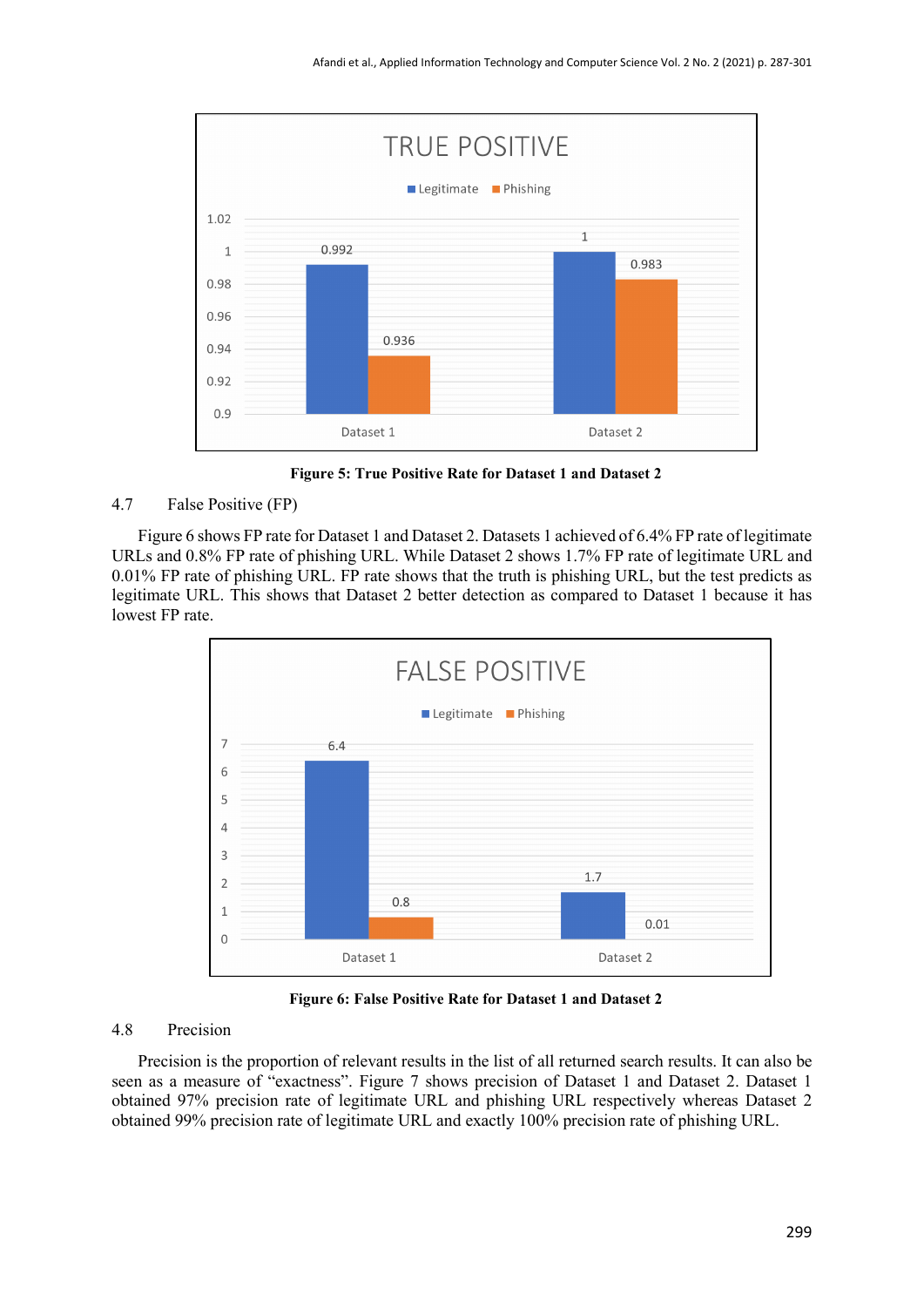

# **5. Conclusion and Future Direction**

Phishing URLs are challenging threat in cyber security which can steal user's sensitive information. The phishers are using various ways to launch phishing URLs crafting to bypass the detection technique. Therefore, this research objectives are to design a detection model for phishing URL, to detect phishing URL related to COVID-19 based on hyperlink approach using KNN Algorithm and to evaluate the performance of phishing URL detection model tested on KNN Algorithm in terms of Accuracy rate, True Positive (TP) rate, False Positive (FP) rate, and Precision. We proposed a phishing detection model based on hyperlink that contain COVID keywords. We used five hyperlink-based features and achieve promising result with 97.80% and 99.60% accuracy rate for Dataset 1 and Dataset 2 respectively. We consider using two datasets with 1000 data consists of both phishing and legitimate URL. By combining these datasets, we used KNN algorithm to classify the data into phishing or legitimate URLs. The COVID19 phishing detection model offers a promising solution to reduce the COVID related phishing URL received through email. The result motivates future works to explore more about attackers' behavior and profile their modus operandi. We also intend to test the new features with other machine learning algorithms in order to evaluate the performance of this features. Moreover, the proposed approach can be executed on online website as well.

#### **Acknowledgement**

 The authors would like to thank the Faculty of Computer Science and Information Technology, Universiti Tun Hussein Onn Malaysia for its support and encouragement throughout the process of conducting this study.

#### **References**

- [1] P. Tiwari and R. Ratan Singh Assistant Professor, "Machine Learning based Phishing Website Detection System.". [Online]. Available: www.ijert.org. [Accessed: 10-Jun-2021].
- [2] R. Dhamija and J. D. Tygar, "The battle against phishing: Dynamic security skins," pp. 77–88, 2005.
- [3] E. S. Grange *et al.*, "Responding to COVID-19: The UW Medicine Information Technology Services Experience," pp. 265–275, 2020.
- [4] Z. Alkhalil, C. Hewage, L. Nawaf, and I. Khan, "Phishing Attacks: A Recent Comprehensive Study and a New Anatomy," pp. 3060–3389, 2021.